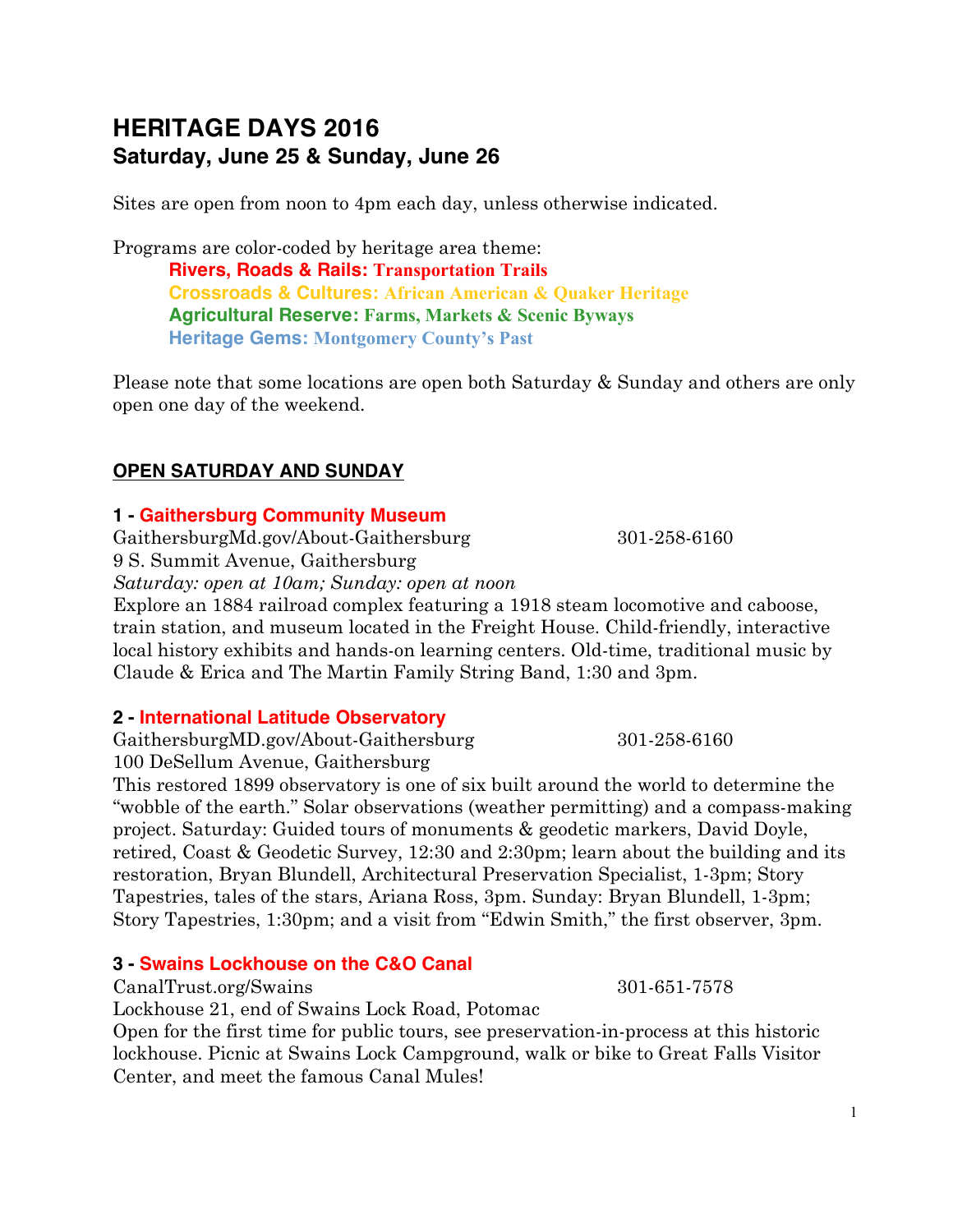#### **4 - Whites Ferry**

24801 Whites Ferry Road, Poolesville 301-349-5200 Site of an operating ferry since 1786, this unique cable ferry crosses the Potomac River every 20 minutes. Free ferry rides for those on foot.

## **5 - Boyds Negro School**

BoydsHistory.org 301-943-8771 19510 White Ground Road, Boyds

This restored one-room structure was the sole public school for African American children in the Boyds area from 1895-1936. Watch the *Boyds Negro School: Historic Lives* video. Children's activities include calligraphy, button necklace craft, marbles, and horseshoes.

## **6 - Button Farm Living History Center**

ButtonFarm.org 301-916-7090

16820 Black Rock Road, Germantown See examples of plantation life in 1850s Maryland including heritage breed animals, heirloom garden, newly restored 19<sup>th</sup>-century buildings, and slave cemetery. Historical demonstrations and activities for visitors of all ages.

## **7 - Harper Cabin at Brookside Nature Center**

HistoryintheParks.org 301-650-4373

1400 Glenallan Avenue, Wheaton

*Saturday: 10am-5pm; Sunday: 1-5pm*

This 1880s homestead features a chestnut log cabin with period furnishings. Learn about the daily life of newly emancipated African American families. Guided tours, hands-on activities for families.

## **8 - Pleasant View Historical Site**

11810 Darnestown Road, Gaithersburg 301-330-9828 Saturday: Celebrate the traditional Junefest Festival including historic displays, guest speaker, music, food, and games for all ages at this African American heritage site featuring an historic church, school, and cemetery. Sunday: visit the school and cemetery.

## **9 - Woodlawn Visitor Center**

HistoryintheParks.org 301-650-4373 16501 Norwood Road, Sandy Spring (Woodlawn Manor Cultural Park) *Open at 10am*

Stop by the new visitor center in this restored 1832 stone barn. Exhibits highlight local agricultural, Quaker, and African American history. Guided tours, hands-on activities for families, games for children.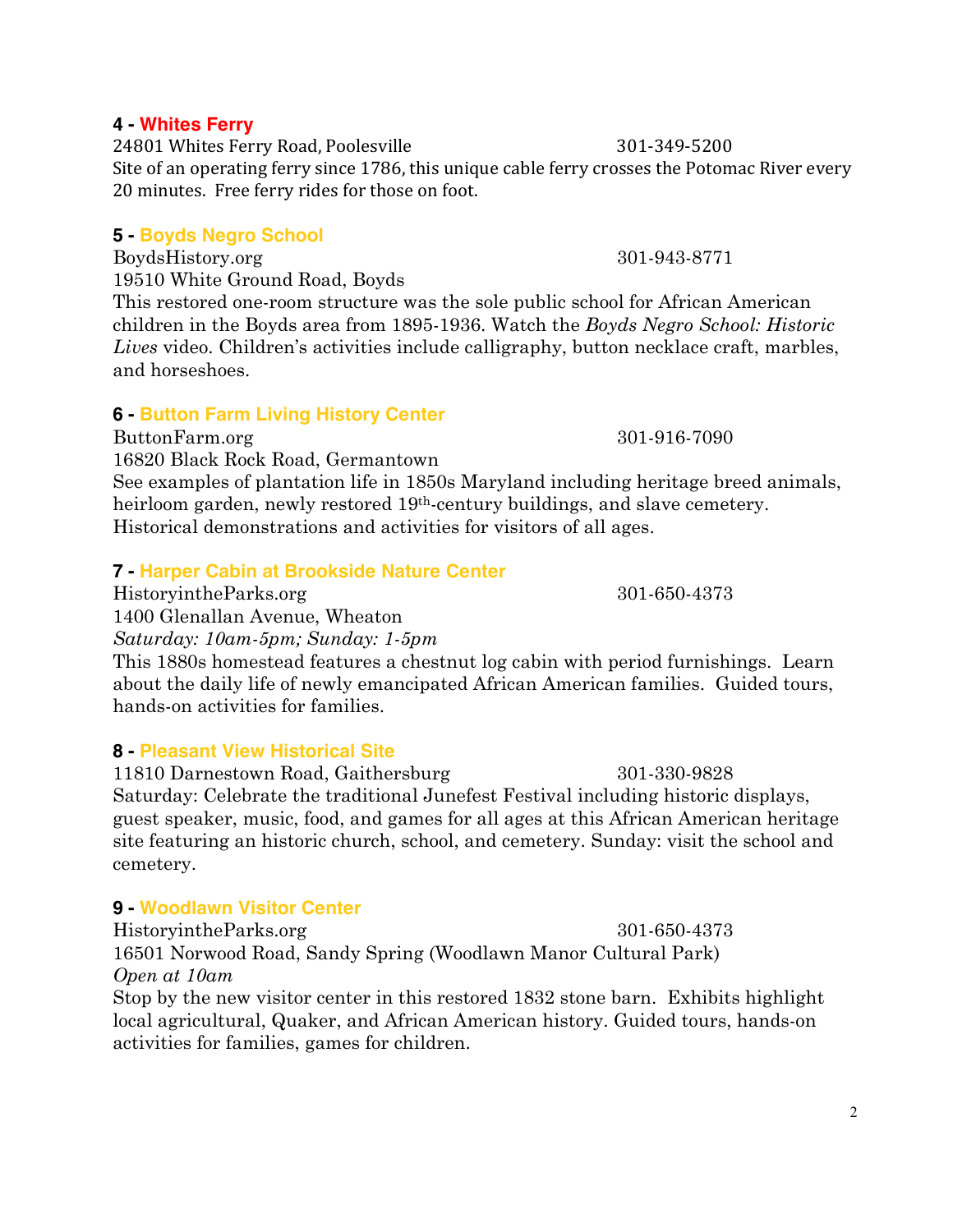#### **10 - Hyattstown Mill**

HyattstownMill.org 301-830-1142 14920 Hyattstown Mill Road, Clarksburg *Open at 10am* See the new "Dwellings" art exhibit in the gallery of the historic mill; crafts for children. Saturday: Artists' reception, 2-4pm; live bluegrass & country swing music by Tumbleweeds, 3pm. Sunday: Live guitar music by Jim Wagner.

#### **11 - John Poole House**

HistoricMedley.org 301-477-0777 19923 Fisher Avenue, Poolesville This 1793 log cabin was built to serve as a general store and trading post; it is the oldest building in Poolesville. Civil War artifacts, children's crafts, and refreshments.

## **12 - King Barn Dairy MOOseum**

MOOseum.org 301-254-6575

18028 Central Park Circle, Boyds Learn about the history and technology of dairying. See a Ford Model T milk delivery truck, wooden milk wagon, model railroad, and life-sized model cows. Visit the playroom, make crafts, or "milk" a model cow. Watch Montgomery Countryside Alliance's *Growing Legacy*, a documentary on the Agricultural Reserve. Saturday: Toddler Story Time, 11am; Balloon Man will make balloon figures for kids, 12-2 pm; "kid contests," 2-3pm. Sunday: Talk with a local farm family, 12-4pm; Music Time for Tots with Miss Regina, 12-1pm; Toddler Story Time, 1pm; "kid contests," 1-2pm; and butter churning, 2-3pm.

## **13 - Poolesville Museum**

HistoricMedley.org 301-477-0777

19933 Fisher Avenue, Poolesville

This 100+ year-old restored bank includes an ornate, early 20th-century bank vault with decorative painting. The documentaries *Life in a War Zone: Montgomery County during the Civil War* and *Growing Legacy,* about the Agricultural Reserve, will be shown.

## **14 - Beall-Dawson House**

MontgomeryHistory.org 301-340-2825

103 W. Montgomery Avenue, Rockville

Saturday: Learn about local life in the 1800s, tour the Beall-Dawson House and visit "Dr. Stonestreet," Civil War Union Army surgeon and local doctor in the Stonestreet Museum of 19th-Century Medicine. Special programs & activities on genealogy research; games, book sale, and live music. Sunday: Tours of the house and medical museum.

## **15 - Glen Echo Park**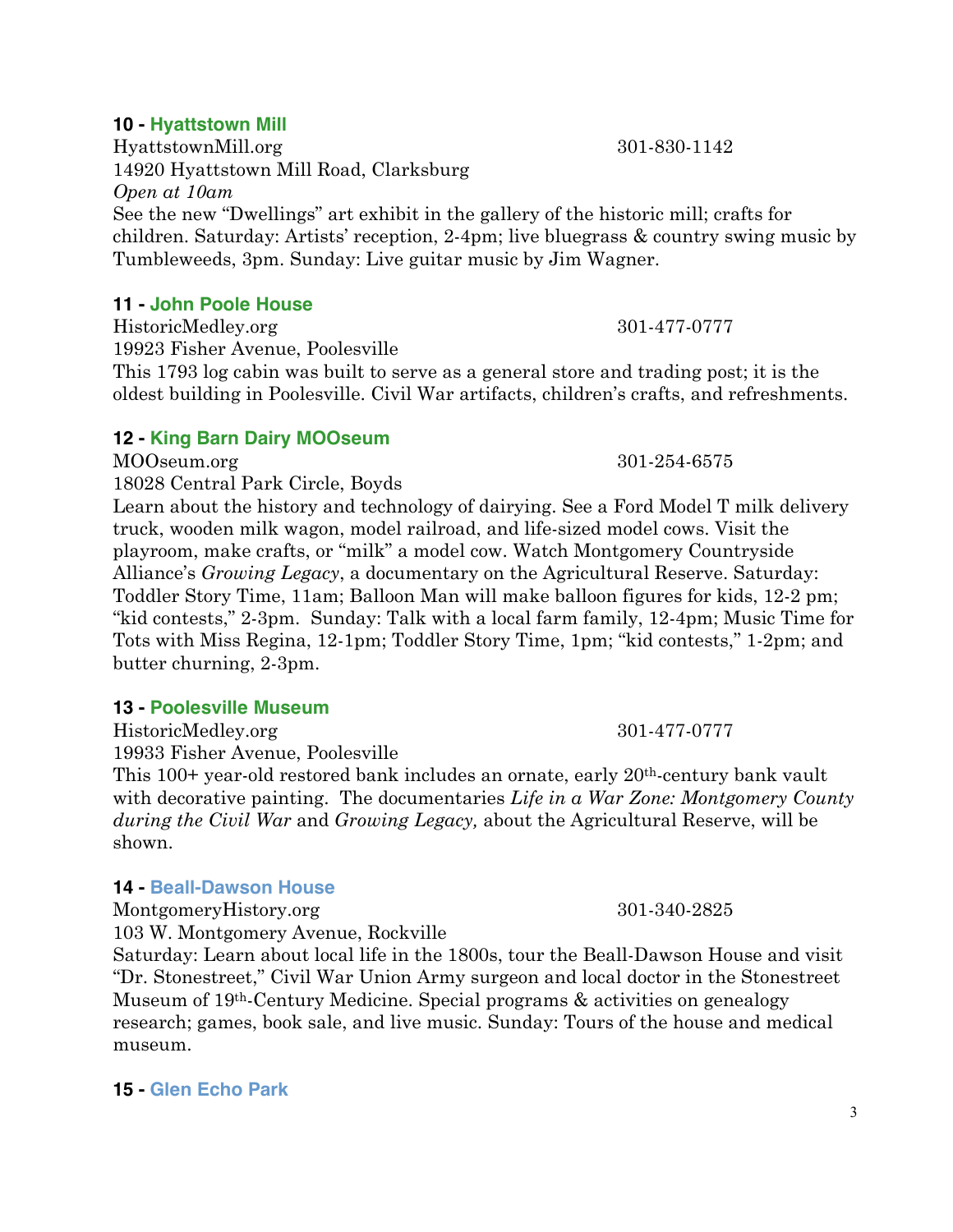GlenEchoPark.org 301-634-2222 7300 MacArthur Boulevard, Glen Echo Stop by the historic Spanish ballroom and view new videos about Glen Echo's amusement park and early arts eras; craft activities for kids. Enjoy activities throughout the park, including rides on the historic carousel (\$). Park is open sunrise to sunset.

#### **16 - Seneca Schoolhouse Museum**

HistoricMedley.org 301-477-0777

16800 River Road, Poolesville Take a "step-back-in-time" in this restored 1880s one-room schoolhouse. Class will be in session with a period-costumed teacher. Classroom activities, games, and refreshments.

## **OPEN SATURDAY ONLY**

## **17 - Blockhouse Point Civil War Experience**

HistoryintheParks.org 301-650-4373

15000 River Road, Potomac

See the remains of an 1862 Civil War outpost camp and blockhouse used to guard the Potomac River crossing from Confederate attack. Two-mile guided hikes on an easy to moderate natural surface trail at 12, 1 & 2pm. Park at Callithea Horse Farm across from Signal Tree Lane.

## **18 - National Capital Trolley Museum**

DCTrolley.org 301-384-6088 1313 Bonifant Road, Colesville *Open until 5pm* Docent-led tours of the Street Car Hall, *Streetcars Go to the Movies* video, and a model of the Rock Creek Railway. "Civil War Streetcars" exhibit explores the introduction of street railways in the Nation's Capital. Ride vintage streetcars for two miles through Northwest Branch Park (\$).

## **19 - Monocacy Aqueduct on the C&O Canal**

SugarloafRegionalTrails.org 301-972-8983

Mouth of Monocacy Road, Dickerson

The Piscataway Conoy Tribe will perform traditional Native American dances and talk about their heritage. Tribe members will be in full ceremonial regalia with authentic musical instruments.

**20 - Oakley Cabin African American Museum & Park**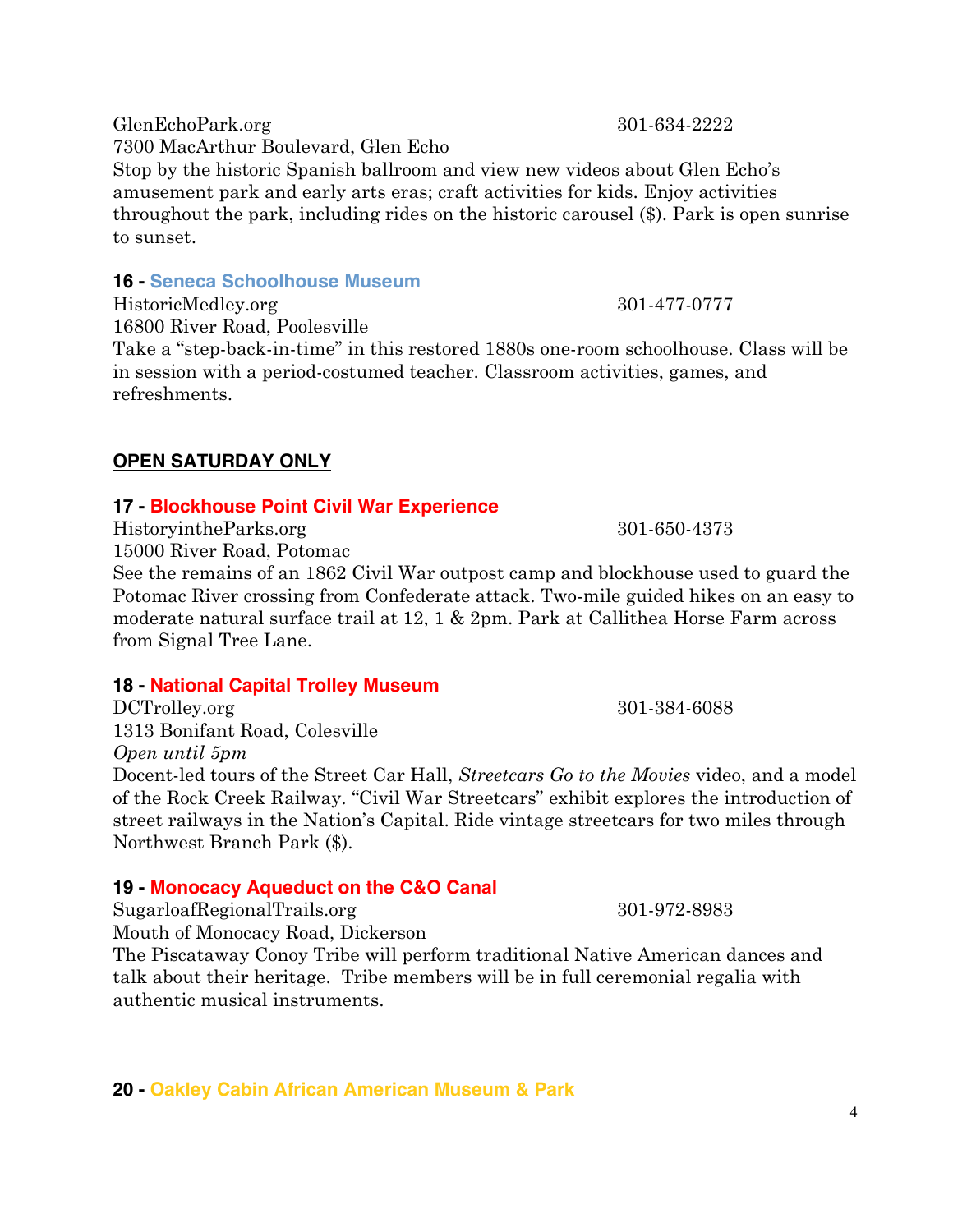HistoryintheParks.org 301-650-4373

3610 Brookeville Road, Olney

Tour the restored log cabin, home to African American tenant families during the late 1800s. Storytellers, guided tours, hands-on activities for families, games for children, and live music. Park at Longwood Local Park, 19300 Georgia Ave. Shuttle provided.

# **21 - Sandy Spring Slave Museum**

SandySpringSlaveMuseum.org SlaveMuseum@yahoo.com 18524 Brooke Road, Sandy Spring *Open at 11am*

Tour the cross-section model of a slave clipper ship, Arts Pavilion, and slave log cabin. View art and artifacts in the Great Hall. Movie screenings of *Community Cornerstones: African American Communities in Montgomery County* will be shown at 12, 1, 2, & 3pm.

# **22 - Smithville School Museum and Education Center**

811 E. Randolph Road, Silver Spring 301-879-3700 Tour the restored historic Rosenwald school, built in the 1920s for African American children. Activities include a film about the building and presentations on the history of the school and its current use.

# **23 - St. Paul Community Church**

SugarlandEthnoHistoryProject.org 301-717-9304 14730 Sugarland Lane, Poolesville

Tour the 1893 church and cemetery; exhibits, artifacts and historical documents. Presentation on Sugarland's founding families, 12:45pm. First-person interpretation of "Nettie Branison-Johnson," a turn-of-the-century African American midwife, 1:30pm, followed by a gospel concert featuring Deacon and the Boys.

# **24 - Underground Railroad Experience Trail**

HistoryintheParks.org 301-650-4373

16501 Norwood Road, Sandy Spring (Woodlawn Manor Cultural Park) Join "conductors" on guided hikes along a simulated Underground Railroad trail. The 2-mile natural surface trail winds through fields, woods, and across streams to the historic Sandy Spring. Learn techniques used by freedom seekers to elude pursuers. The 90-minute hikes begin at 9, 9:30, 10, & 10:30am. Appropriate for ages 8 and up.

# **25 - Agricultural History Farm Park**

HistoryintheParks.org 301-650-4373

18400 Muncaster Road, Derwood

Tour the turn-of-the-20th-century Magruder-Bussard farmstead. Guided tours, oldfashioned farm demonstrations, hands-on activities for families, games for children, and live music.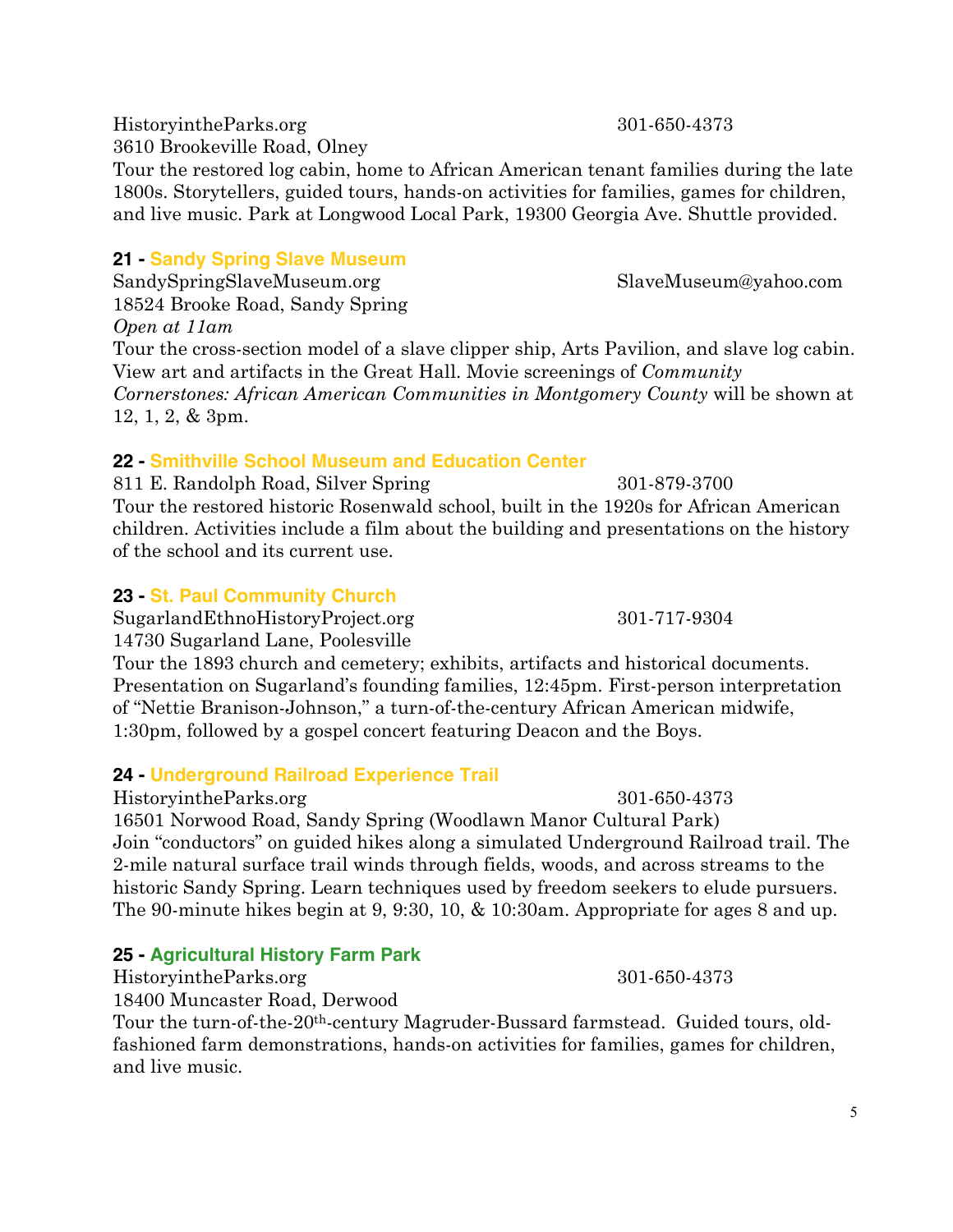## 6

## **26 - Damascus Heritage Museum**

DHSM.org 301-253-3361 9701 Main Street, Damascus See the "Treasures of Damascus" exhibit as well as a restored horse-drawn school "bus" from the early 1900s.

## **27 - Historic Clarksburg**

Clarksburg Historical Society on Facebook 301-916-3899 23425 Spire Street, Clarksburg

Visit a historic 1909 church and National Historic Register two-room schoolhouse. Activities include local history exhibits, cemetery tour, classic cars, children's games & activities, moon bounce, music, and more. Free trolley rides from the church to the schoolhouse. Refreshments for sale.

## **28 - Brookeville Academy**

TownofBrookevilleMD.org 301-570-4465 5 High Street, Brookeville

Visit the Brookeville Academy (circa 1810) and learn about the town's history and life in the early 1800s. Exhibit of artifacts uncovered by archaeologists at the Madison House and Thomas Mill site. Walking tours of this "U.S. Capital for a Day" highlighting Brookeville during the War of 1812.

## **29 - Olney Theatre Center**

OlneyTheatre.org 301-924-3400 2001 Olney-Sandy Spring Road, Olney Tours of this 5-acre theatrical arts campus dating back to 1939, on the hour from noon to 3pm.

## **30 - Red Brick Courthouse**

PeerlessRockville.org 301-762-0096 29 Courthouse Square, Rockville

Open house at the Red Brick Courthouse to launch the new heritage map of Rockville; hands-on collections. Early Rockville Walking Tour leaves from the courthouse at 11am and 1pm.

## **31 - Sandy Spring Museum**

SandySpringMuseum.org 301-774-0022

17901 Bentley Road, Sandy Spring

The Sandy Spring Folklife Festival celebrates the diversity of cultural traditions in the Sandy Spring community through live music and dance performances, arts, conversation, oral history, and foodways.

## **OPEN SUNDAY ONLY**